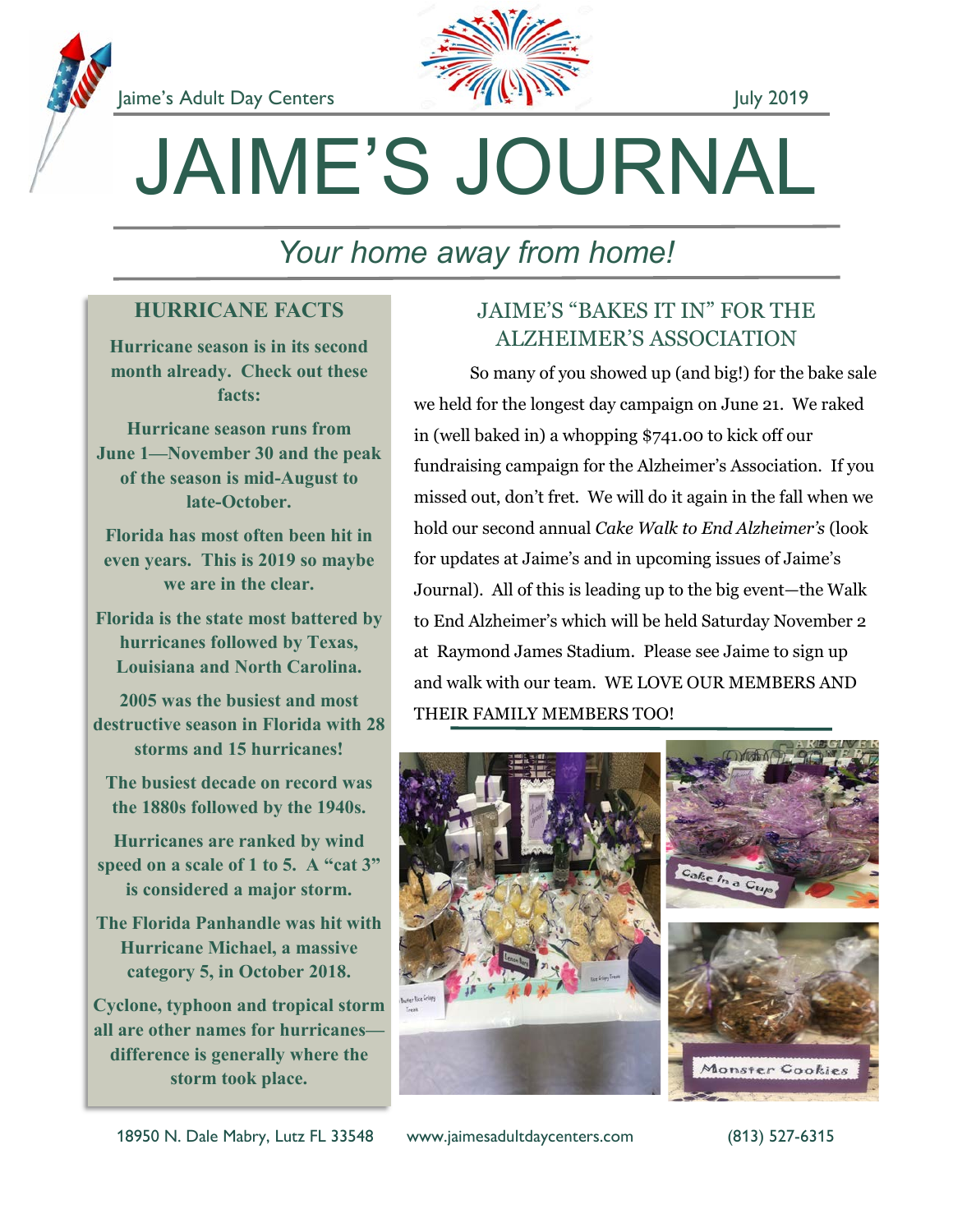#### **Activities to stimulate your loved ones using the 5 Dimensions of Wellness in honor of Independence Day**

**\* Grab your walking shoes and head to an Independence Day Parade. Lutz and Temple Terrace are among the towns where you can watch. (Physical)**

**\* Watch reigning champion Joey Chestnut defend his title in Nathan's National Hot Dog Eating Contest with family and friends. It will be aired on ESPN on the 4th. (Social)**

**\* Ask your loved one about his/ her favorite Independence Day traditions and share yours. (Emotional)**

**\* Don't forget other features of Independence Day like the Pledge of Allegiance. Discuss the meaning of "one nation, under God" with your loved ones. Talk about what it means to be able to worship freely in this great nation. (Spiritual)**

**\* Challenge your loved one with some of the Independence Day fun facts on page 3 of Jaime's Journal. (Intellectual)**

**Watch for more fun, stimulating activities in next month's edition of Jaime's Journal!**

#### **In the Eye of the Storm— Hurricane Season 2019**

With Hurricane Season upon us, we want to make sure you are as prepared as possible. Evacuations, power outages, flooding, and contaminated drinking water are just a few of the inconveniences that can occur during a hurricane. Your loved one with dementia, however, may perceive these as real catastrophes. Your loved one may not understand why the television is not working or why it is getting so hot in the house. But imagine having to evacuate your loved one? These are all real possibilities during a

hurricane. (See Caregiver's Corner on the next page for more tips specific to your loved ones' needs.) The Greater Tampa area has been spared a direct hit for a long time, though we watched Michael do



major damage to the Panhandle last year and waited for Irma to hit the year before. Please do not let another miss keep you from preparing.

Being prepared is our best weapon against the storms and the devastating damage that can ensue. If possible, purchase a generator to maintain some electricity in the home in case of outages. Make sure all vehicles are filled with gas (stations run out!), get cash (ATMs will not work without power or internet connections) and have cell phone chargers for your car (house charges will not work without electricity). Make sure to have flashlights and plenty of batteries and enough non-perishable foods/canned goods to last several days. Start buying an extra case of water each week you grocery shop. That way you can have a stock pile when stores run out (and we have all experienced this!). Finally, buy an extra tank of gas for your grill or invest in a small camping grill. These things can happen and your best defense is to be prepared!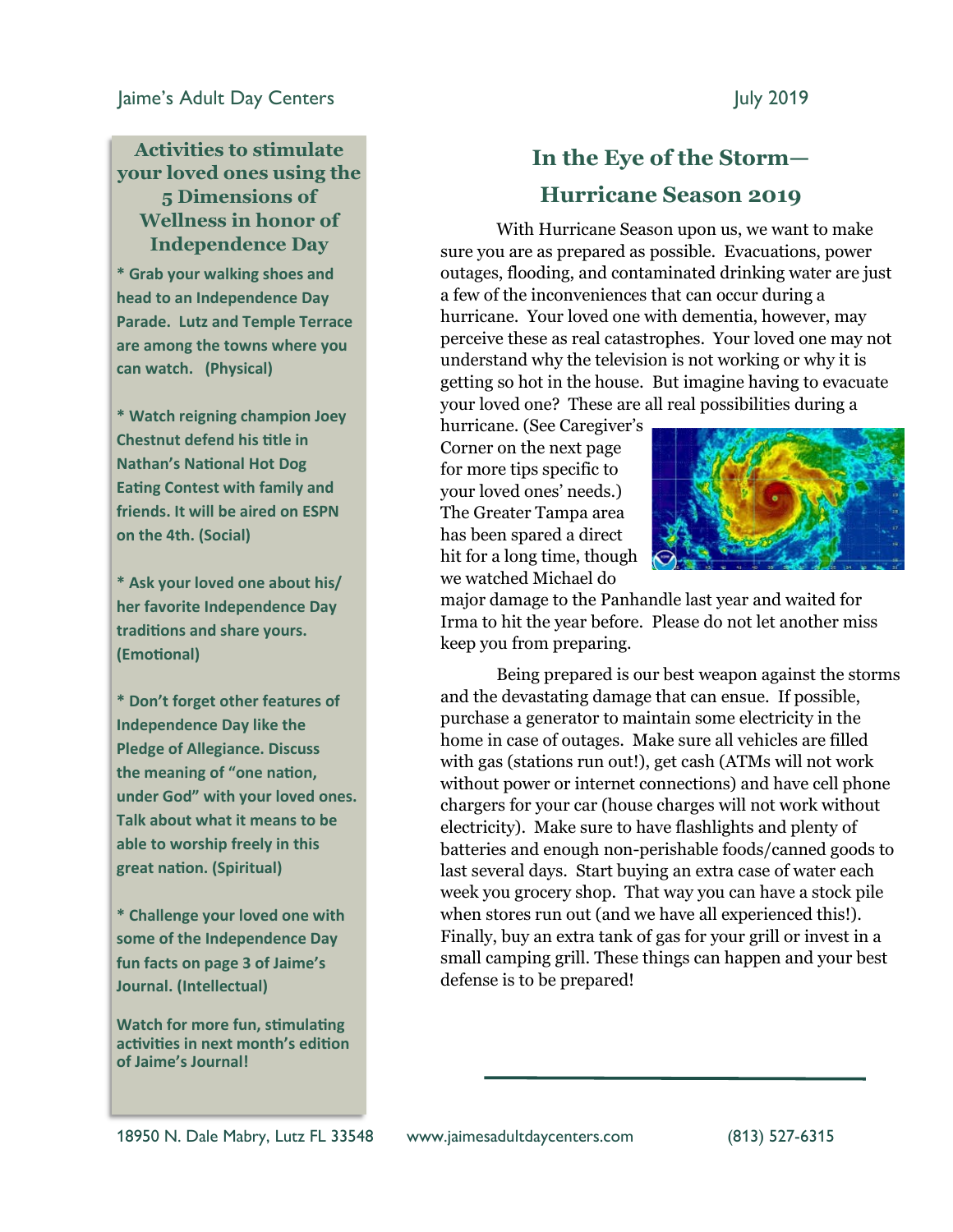#### 4TH OF JULY FUN FACTS

- 4th of July commemorates the adoption of the Declaration of Independence, not the signing as many people think, on July 4, 1776.
- Congress declared the 4th of July as an official holiday in 1870.
- Thomas Jefferson allegedly changed the wording of the Declaration from "the pursuit of property" to the "pursuit of happiness."
- John Adams and Thomas Jefferson both died on July 4,1826 - how's that for irony?
- America's 30th president, Calvin Coolidge, was born on July 4, 1872.
- In 1776 about 2.5 million people lived in the United States. Today over 300 million people call the U.S. home.
- The White House held its first 4th of July celebration in 1801.
- In 1954 the words "under God" were added to the Pledge of Allegiance.
- The International Nathan's Famous Hot Dog Eating contest will be held on the 4th of July in Coney Island. The winner ate 74 hot dogs in just ten minutes last year!



### Caregiver's Corner

**As a caregiver for someone with dementia, you may find hurricane season even more stressful. Here are some tips to help you through the season:**

- 1. **Don't allow your loved one to watch non-stop coverage of a storm.** The media sensationalizes these events and this can be especially upsetting to your loved one with dementia.
- 2. **Enroll in MedicAlert + Alzheimer's Safe Return.** This is a 24 hour nationwide emergency response service for individuals with Alzheimer's or related dementia. Call 1-888-572-8566 or visit www.alz.org.
- 3. **Know your evacuation route.**  Prepare in advance an inland place where you will go in case of evacuation as well as the route you will use to get there.
- **4. Know where shelters are.** Counties have a limited number of special needs shelters. Also, only certain shelters accept your furry friends. Information can be found at your county's website so you know the shelters that will meet all your needs.
- 5. **Make a checklist of medications.**  Speak to your pharmacist or medical provider to determine what procedures are in place for prescription refills in the event of a true emergency.
- 6. **Stay calm.** Hope for the best but prepare for the worst—always better safe than sorry!